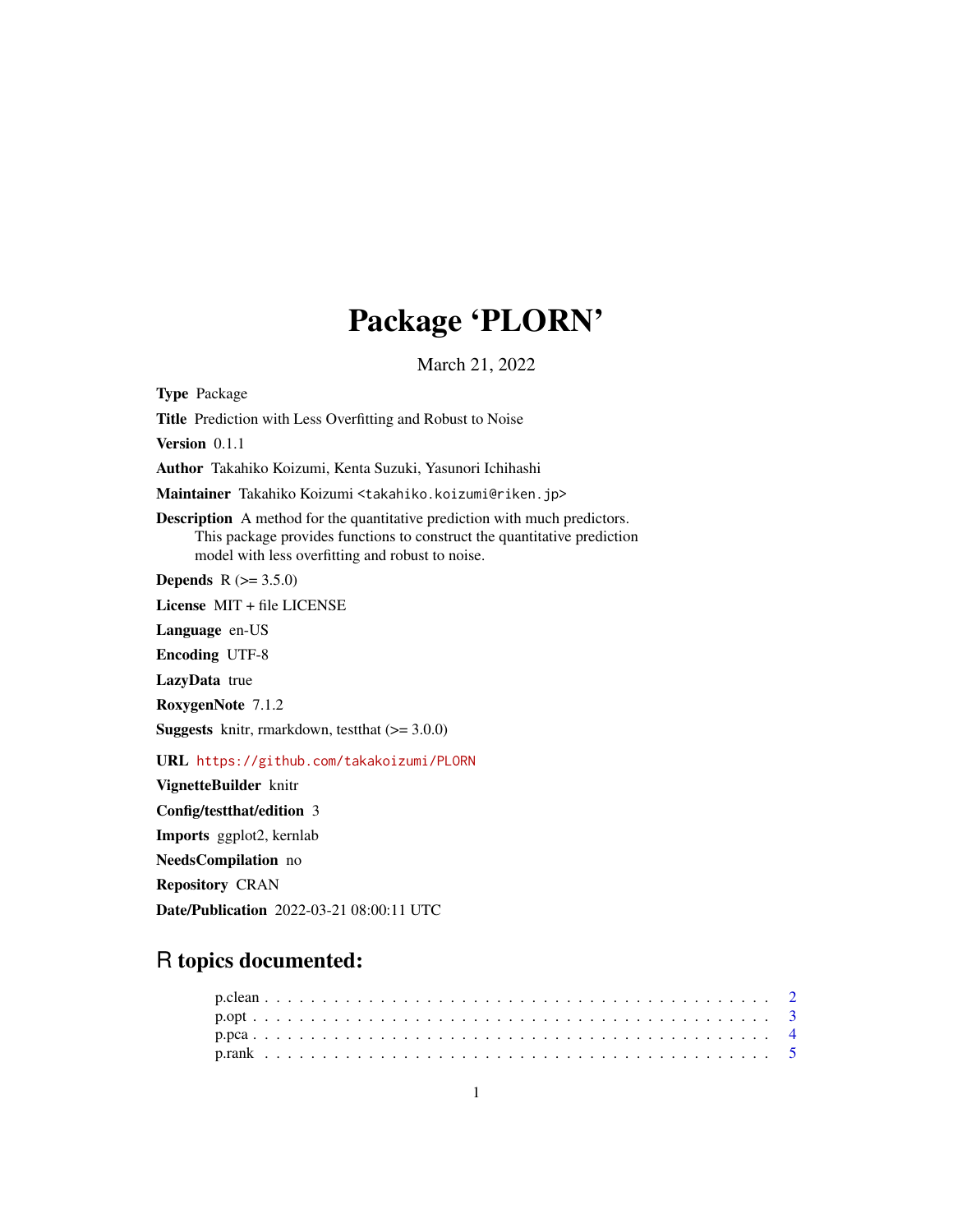#### 2 p.clean

# **Index** [9](#page-8-0)

p.clean *Clean data by eliminating predictors with many missing values*

# Description

Clean data by eliminating predictors with many missing values

# Usage

 $p.closean(x, missing = 0.1, lowest = 10)$ 

# Arguments

| X       | A data matrix (raw: samples, col: predictors).                               |
|---------|------------------------------------------------------------------------------|
| missing | A ratio of missing values in each column allowed to be remained in the data. |
| lowest  | The lowest value recognized in the data.                                     |

# Value

A data matrix (raw: samples, col: qualified predictors)

# Author(s)

Takahiko Koizumi

# Examples

```
data(Pinus)
train.raw <- Pinus$train
ncol(train.raw)
```
train <- p.clean(train.raw) ncol(train)

<span id="page-1-0"></span>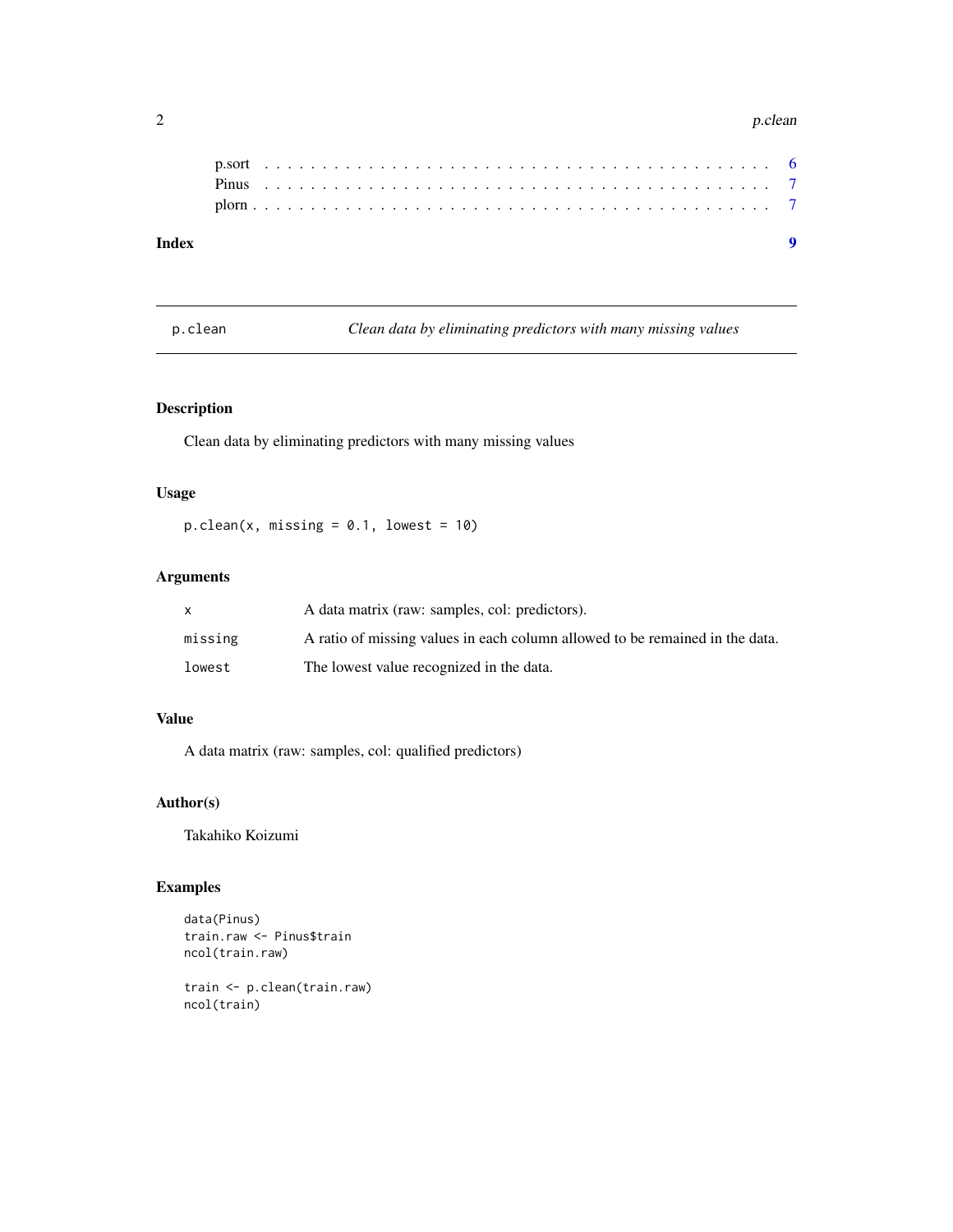<span id="page-2-0"></span>

Estimate the optimal number of predictors to construct PLORN model

#### Usage

 $p.$ opt(x, y, range = 5:50, method = "linear", rep = 1)

# Arguments

| $\mathsf{x}$ | A data matrix (row: samples, col: predictors).                                                                                                                  |
|--------------|-----------------------------------------------------------------------------------------------------------------------------------------------------------------|
| У            | A vector of an environment in which the samples were collected.                                                                                                 |
| range        | A sequence of numbers of predictors to be tested for MAE calculation (default:<br>$5:50$ ).                                                                     |
| method       | A string to specify the method of regression for calculating R-squared values.<br>"linear" (default), "quadratic" or "cubic" regression model can be specified. |
| rep          | The number of replications for each case set by range (default: 1).                                                                                             |

# Value

A sample-MAE curve

# Author(s)

Takahiko Koizumi

```
data(Pinus)
train <- p.clean(Pinus$train)
target <- Pinus$target
p.opt(train[1:10, ], target[1:10], range = 5:15)
```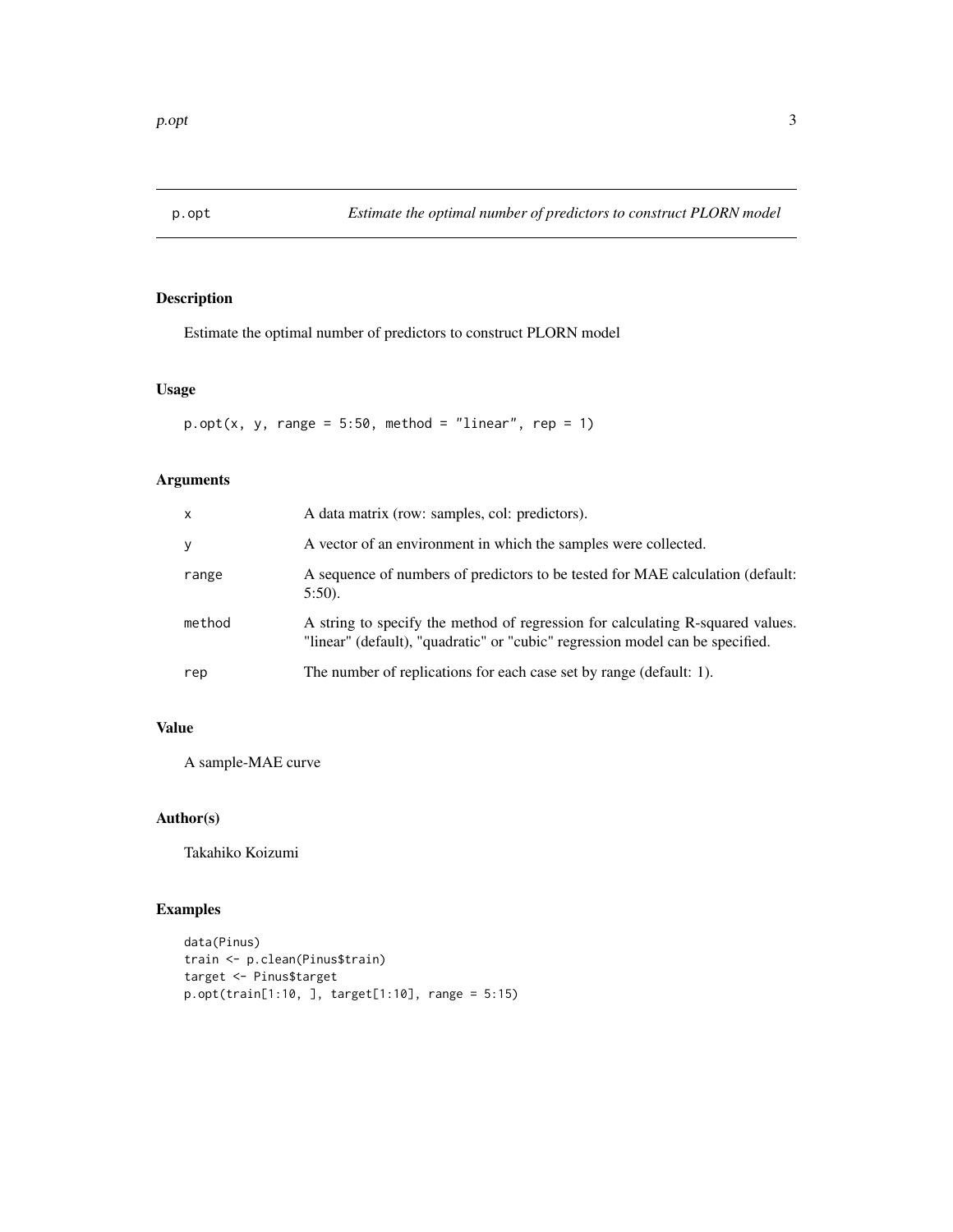<span id="page-3-0"></span>

Visualize predictors using principal coordinate analysis

# Usage

```
p.pca(x, y, method = "linear", lower.htm = 0, n.pred = ncol(x), size = 1)
```
# Arguments

| $\mathsf{x}$ | A data matrix (row: samples, col: predictors).                                                                                                                  |
|--------------|-----------------------------------------------------------------------------------------------------------------------------------------------------------------|
| y            | A vector of an environment in which the samples were collected.                                                                                                 |
| method       | A string to specify the method of regression for calculating R-squared values.<br>"linear" (default), "quadratic" or "cubic" regression model can be specified. |
| lower.thr    | The lower threshold of R-squared value to be indicated in a PCA plot (default:<br>(0).                                                                          |
| n.pred       | The number of candidate predictors for PLORN model to be indicated in a PCA<br>plot (default: $ncol(x)$ ).                                                      |
| size         | The size of symbols in a PCA plot (default: 1).                                                                                                                 |

#### Value

A PCA plot

#### Author(s)

Takahiko Koizumi

```
data(Pinus)
train <- p.clean(Pinus$train)
target <- Pinus$target
p.pca(train, target)
```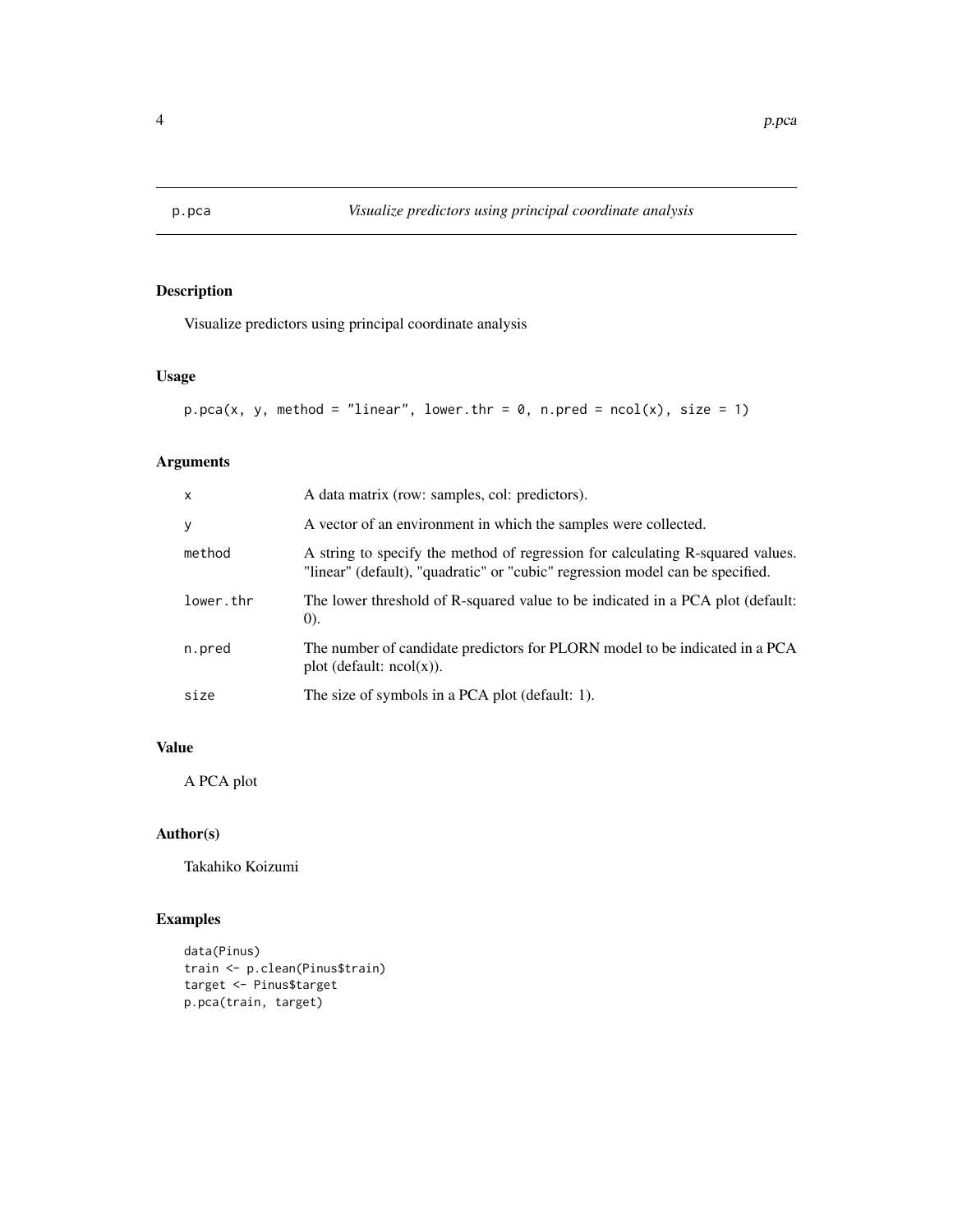<span id="page-4-0"></span>

Visualize R-squared value distribution in predictor-environment interaction

#### Usage

```
p.rank(
  x,
 y,
 method = "linear",
 lower.thr = 0,
 n.pred = ncol(x),
  upper(xlim = ncol(x))
```
# Arguments

| $\mathsf{x}$ | A data matrix (row: samples, col: predictors).                                                                                                                  |
|--------------|-----------------------------------------------------------------------------------------------------------------------------------------------------------------|
| У            | A vector of an environment in which the samples were collected.                                                                                                 |
| method       | A string to specify the method of regression for calculating R-squared values.<br>"linear" (default), "quadratic" or "cubic" regression model can be specified. |
| lower.thr    | The lower threshold of R-squared value to be included in PLORN model (de-<br>fault: $0$ ).                                                                      |
| n.pred       | The number of predictors to be included in PLORN model (default: $ncol(x)$ ).                                                                                   |
| upper.xlim   | The upper limitation of x axis (i.e., the number of predictors) in the resulted<br>figure (default: $ncol(x)$ ).                                                |

# Value

A rank order plot

#### Author(s)

Takahiko Koizumi

```
data(Pinus)
train <- p.clean(Pinus$train)
target <- Pinus$target
train <- p.sort(train, target)
p.rank(train, target)
```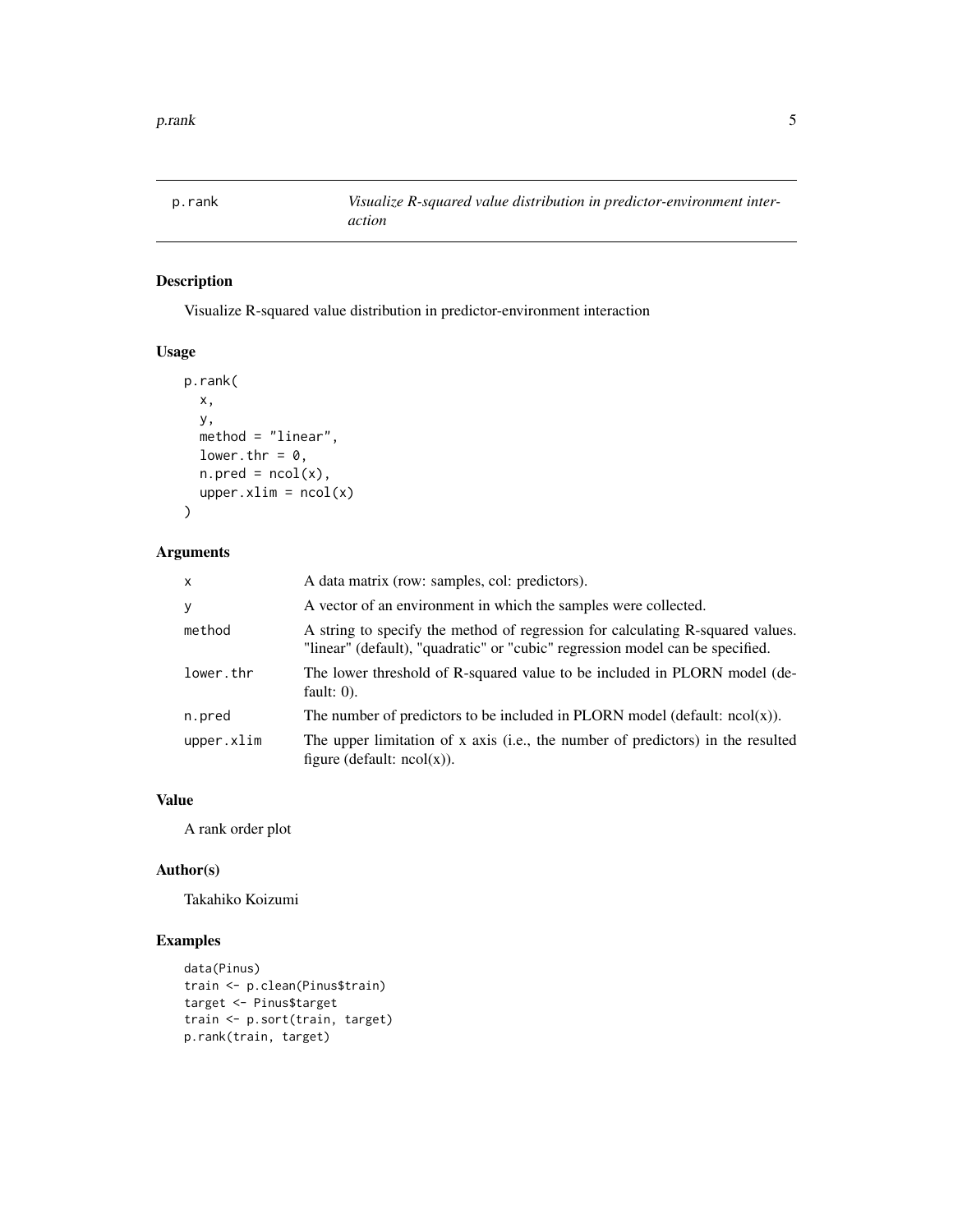<span id="page-5-0"></span>

Sort and truncate predictors according to the strength of predictor-environment interaction

# Usage

```
p.sort(x, y, method = "linear", n.pred = ncol(x), trunc = 1)
```
# Arguments

| x      | A data matrix (raw: samples, col: predictors).                                                                                                                  |
|--------|-----------------------------------------------------------------------------------------------------------------------------------------------------------------|
| y      | A vector of an environment in which the samples were collected.                                                                                                 |
| method | A string to specify the method of regression for calculating R-squared values.<br>"linear" (default), "quadratic" or "cubic" regression model can be specified. |
| n.pred | The number of predictors to be included in PLORN model (default: $ncol(x)$ ).                                                                                   |
| trunc  | a threshold to be truncated (default: 1).                                                                                                                       |

# Value

A data matrix (raw: samples, col: sorted predictors)

#### Author(s)

Takahiko Koizumi

```
data(Pinus)
train <- p.clean(Pinus$train)
target <- Pinus$target
cor(target, train[, 1])
train \leq p.sort(train, target, trunc = 0.5)
cor(target, train[, 1])
```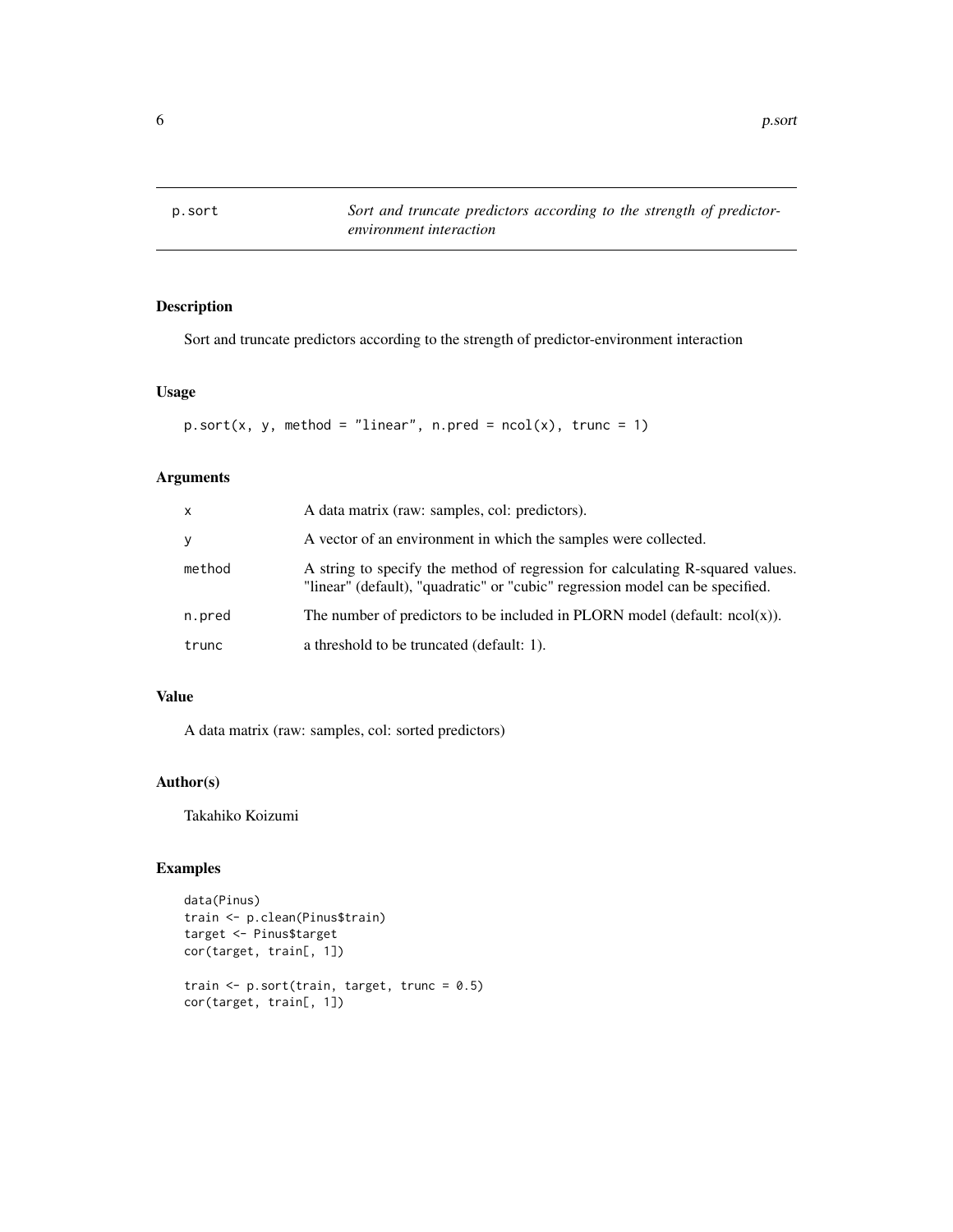<span id="page-6-0"></span>

This dataset gives the TPM values of 200 selected genes obtained from 60 Pinus root samples (30 samples each for training and test data) under a temperature gradient, generated by RNA-seq.

#### Usage

Pinus

# Details

A gene expression data matrix of 30 root samples of P. thunbergii under five temperature conditions (8, 13, 18, 23, 28 °C) with six biological replicates is in the first element of the list.

A gene expression data matrix of another 30 root samples of P. thunbergii under the same condition is in the second one.

Temperature conditions where 30 root samples in each data matrix were generated are in the third one.

Gene expressions are normalized in the TPM value.

#### Source

original (not published)

#### References

original (not published)

plorn *Construct and apply the PLORN model with your own data*

#### Description

Construct and apply the PLORN model with your own data

#### Usage

```
plorn(x, y, newx = x, method = "linear", lower.thr = \theta, n.pred = \theta)
```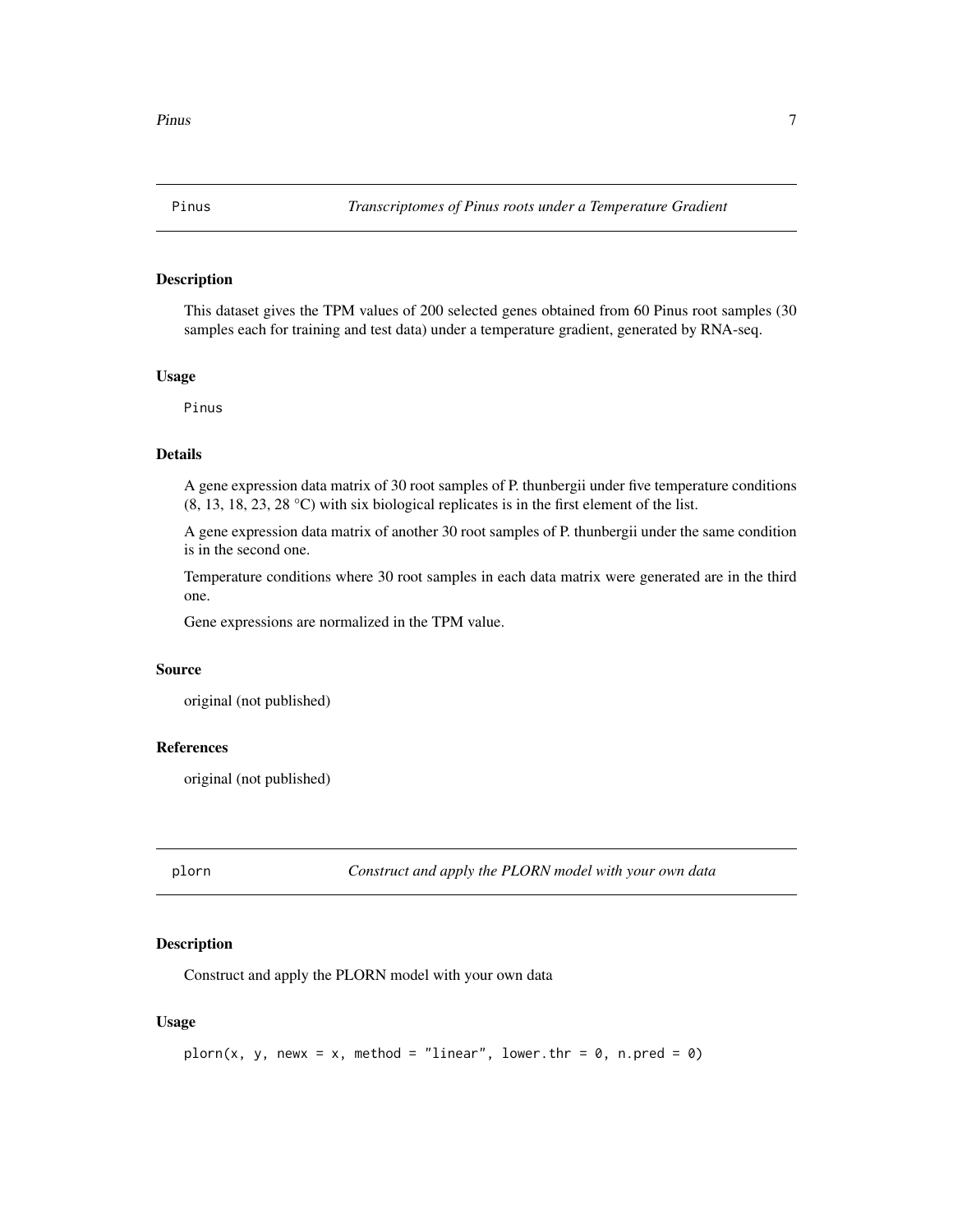# Arguments

| X         | A data matrix (row: samples, col: predictors).                                                                                                                  |
|-----------|-----------------------------------------------------------------------------------------------------------------------------------------------------------------|
| y         | A vector of an environment in which the samples were collected.                                                                                                 |
| newx      | A data matrix (row: samples, col: predictors).                                                                                                                  |
| method    | A string to specify the method of regression for calculating R-squared values.<br>"linear" (default), "quadratic" or "cubic" regression model can be specified. |
| lower.thr | The lower threshold of R-squared value to be used in PLORN model (default:<br>(0).                                                                              |
| n.pred    | The number of candidate predictors to be used in PLORN model (default: 30).                                                                                     |

# Value

A vector of the environment in which the samples of newx were collected

# Author(s)

Takahiko Koizumi

```
data(Pinus)
train <- p.clean(Pinus$train)
test <- Pinus$test
test <- test[, colnames(train)]
target <- Pinus$target
cor(target, plorn(train, target, newx = test, method = "cubic"))
```